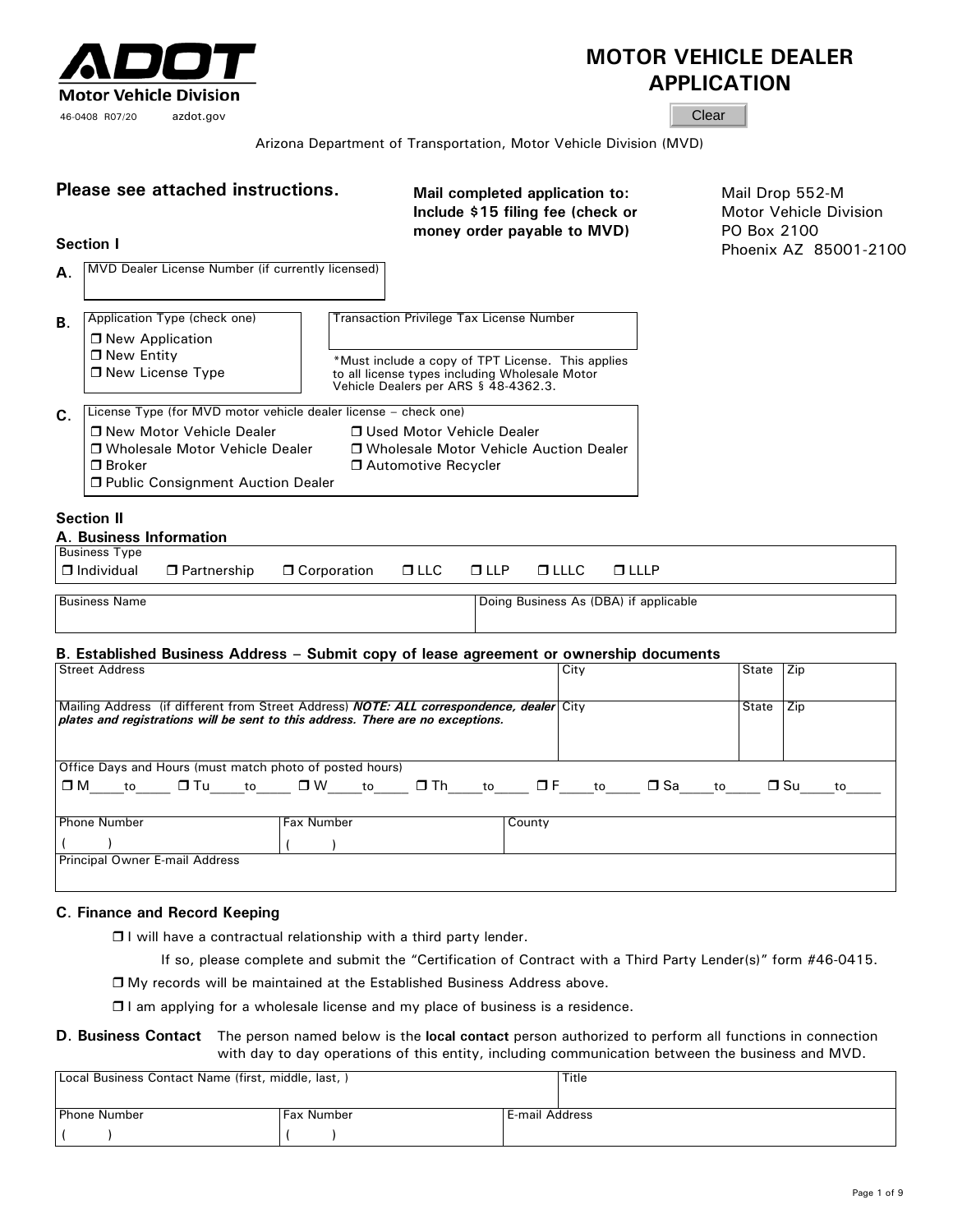## **Section III**

### **A. Applicants** Wholesale applicants must be a legal resident of this state per ARS § 28-4335.

Use full name. **Do not use initials.** If no middle name, write "None".

Sole Owner, General Partners and all individuals listed having 20% or more stock or ownership are required to complete a Criminal Records Check and must submit a fingerprint card with "Statement of Personal History/Authorization to Release Information" form including a \$22.00 certified check or money order payable to the Department of Public Safety (DPS) per individual. All Owners/Officers of the entity/corporation are to be listed as applicants.

#### **("New/Franchise" type applicants are not required to have Criminal Records Check)**

| Applicant Name (first, middle, last, suffix) |                                            | Title         |       |     |
|----------------------------------------------|--------------------------------------------|---------------|-------|-----|
| <b>Residence Address</b>                     |                                            | City          | State | Zip |
| Residence Phone Number                       | Ownership/Stock Percentage (if applicable) | Date of Birth |       |     |
|                                              |                                            |               |       |     |

| <b>Applicant Name</b>    |                                            | Title         |       |            |
|--------------------------|--------------------------------------------|---------------|-------|------------|
| <b>Residence Address</b> |                                            | City          | State | <b>Zip</b> |
| Residence Phone Number   | Ownership/Stock Percentage (if applicable) | Date of Birth |       |            |

| <b>Applicant Name</b>    |                                            | Title         |       |     |
|--------------------------|--------------------------------------------|---------------|-------|-----|
| <b>Residence Address</b> |                                            | City          | State | Zip |
| Residence Phone Number   | Ownership/Stock Percentage (if applicable) | Date of Birth |       |     |

| <b>Applicant Name</b>    |                                            | <b>Title</b>  |       |       |
|--------------------------|--------------------------------------------|---------------|-------|-------|
| <b>Residence Address</b> |                                            | City          | State | l Zip |
| Residence Phone Number   | Ownership/Stock Percentage (if applicable) | Date of Birth |       |       |

| <b>Applicant Name</b>    |                                            | Title         |       |     |
|--------------------------|--------------------------------------------|---------------|-------|-----|
| <b>Residence Address</b> |                                            | City          | State | Zip |
| Residence Phone Number   | Ownership/Stock Percentage (if applicable) | Date of Birth |       |     |

### **B**. □ Yes □ No Within the past 5 years, has any person listed on this application had a similar license suspended, revoked or **canceled** in this or any other state? If Yes, complete the following.

| Name (first, middle, last, suffix) |         | Year License Was Suspended, Revoked or Canceled |  |  |  |  |  |  |
|------------------------------------|---------|-------------------------------------------------|--|--|--|--|--|--|
| <b>Business Name</b>               |         |                                                 |  |  |  |  |  |  |
| State                              | Country | License Status                                  |  |  |  |  |  |  |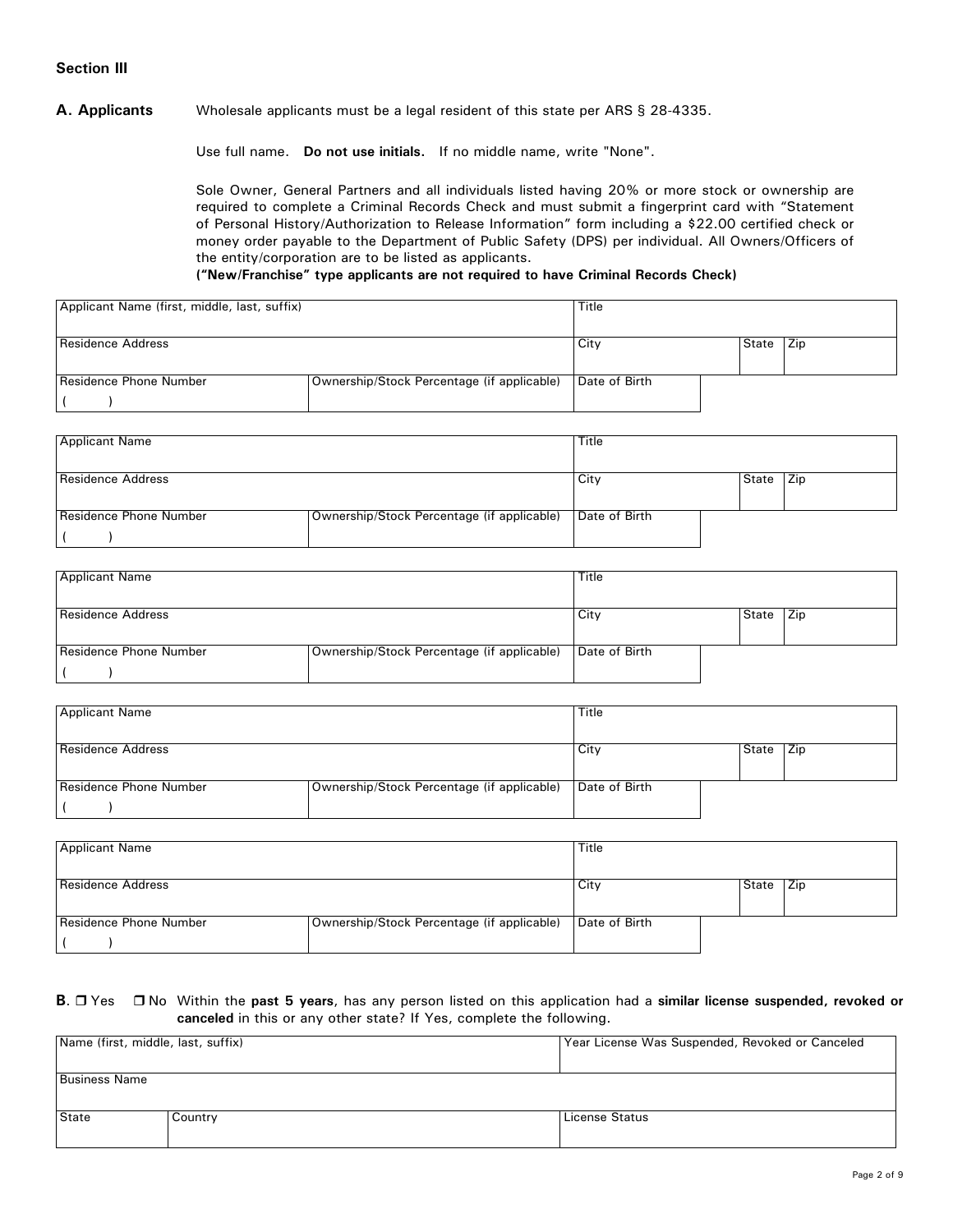# **Section IV**

### **A**. Dealers selling new products: List the "Make" of products you are authorized to sell. A written notice of authorization from the manufacturers and/or distributors must accompany this application.

| <b>Product by Make</b> |  |  |
|------------------------|--|--|
|                        |  |  |
|                        |  |  |
|                        |  |  |
|                        |  |  |

### **B.**  $\Box$  Yes  $\Box$  No Is there an existing dealership/automotive recycler at the business address? If Yes, complete the following.

| <b>Existing Dealership/Recycler Name and Explanation</b>                                                                       |                           |
|--------------------------------------------------------------------------------------------------------------------------------|---------------------------|
|                                                                                                                                |                           |
|                                                                                                                                |                           |
| C. If corporation is not resident in this state, designate an Arizona resident agent upon whom service of process may be made. |                           |
| <u>IN (I I'M IIO) AN IN A CONTINUE</u>                                                                                         | $\mathbf{v}$ $\mathbf{v}$ |

| Name of Individual/Corporation Upon Whom Service Can Be Made |      | <b>Phone Number</b> |           |
|--------------------------------------------------------------|------|---------------------|-----------|
|                                                              |      |                     |           |
| <b>Arizona Business Address</b>                              | City |                     | --<br>∠ıp |
|                                                              |      |                     |           |

**Section V** – **Site Information** This Portion **Must Be Completed In Full**

**A**. Business Sign

 Signage is permanently affixed or erected. (A banner will not be accepted) If No, date of permanent affixture prior to licensure: \_\_\_\_\_\_\_\_\_\_\_\_\_\_\_\_\_\_\_\_\_\_\_\_\_\_(Attach a paid invoice for sign)

| □ Signage is legible at a minimum 300 feet during daylight. (Not applicable to Wholesale Dealer applicants) |  |  |
|-------------------------------------------------------------------------------------------------------------|--|--|
|                                                                                                             |  |  |

 Retail dealers; sign reads business name or DBA as indicated on page one and indicates the type of business being conducted from the location, i.e., "auto sales".

 Wholesale Dealer operating from residence; signage is permanently affixed at entrance, states business name and "Wholesale Motor Vehicle Dealer". There is no size requirement.

### **New Motor Vehicle Dealer Applicants Only**

In lieu of photos, a written notice from the manufacturers and/or distributors may certify that, "The appointed franchisee will comply with all site and signage requirements as prescribed by Arizona Revised Statutes Title 28, Chapter 10."

### **B**. Established Place of Business To Be Licensed

There is sufficient space designated to display two or more vehicles. (Does not apply to Wholesale Dealers)

The building will be devoted principally to the dealership business. (Does not apply to Wholesale Dealers)

Place of business is a (check if applicable):  $\Box$  Building devoted to dealership

- 
- $\Box$  Suite with its own private entrance from the outside
- $\Box$  Trailer that is permanently affixed

# **C**. Photos – Must attach photos of:

□ Business sign

- $\Box$  Entire lot, including space to display
- □ All four sides of building except Wholesale
- **D** Posted Address and Hours of operation
- □ Records storage and office areas
- □ Photo of fenced-in/enclosed yard for Auto Recyclers
- □ Signage for Public Consignment Auction Dealers giving notice of: o NO IMPLIED WARRANTY and
	- o EMISSIONS IS RESPONSIBILITY OF PURCHASER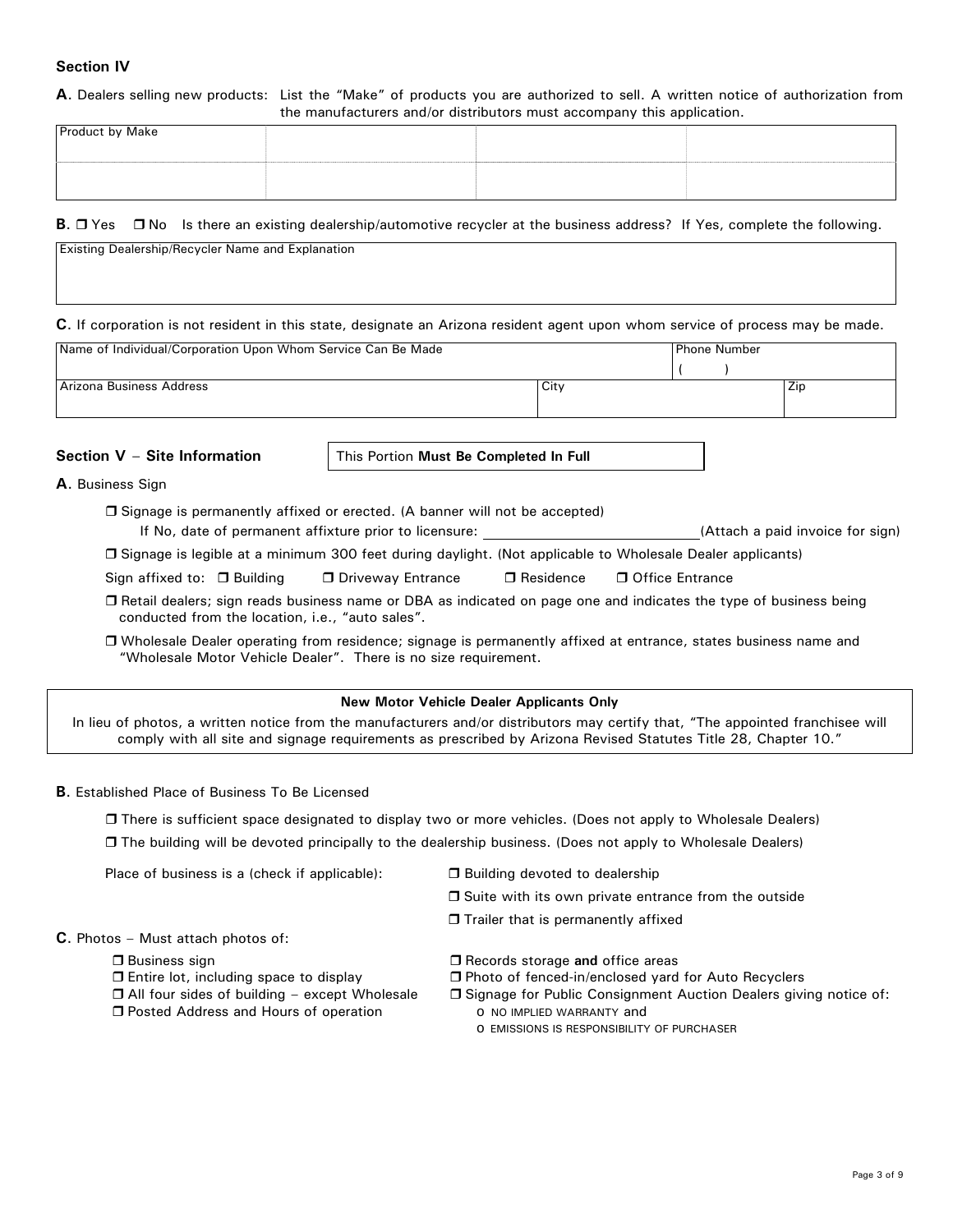## **Section VII**

### **Continuation Fee**

Every MVD motor vehicle dealer license type must be continuous from the date of issuance. A renewal fee must be paid on or before the expiration date of your license. If paid after the expiration date, the payment will be deemed delinquent and a penalty fee will be added and collected.

### **Certification**

I hereby certify that my assigned MVD motor vehicle dealer license will not be sold, leased, rented or loaned, nor used for any purpose other than in the conduct of business by this dealership at the licensed established place of business or place of business. The business to be carried on, if licensed herein applied for is granted, will be conducted in compliance with the Arizona Revised Statute and Administrative Rule.

I understand that Arizona law requires a Motor Vehicle Division licensee, who is licensed by the Arizona Department of Transportation, to notify the Motor Vehicle Division in writing within 30 days when an officer, member, owner, director, partner, agent or stockholder owning 20% of the corporation is added or changed.

I understand that when a licensee moves from one location to another or changes their business name, they must submit form #38-5118 Dealer Record Amendment (found in Frequently Used Forms), the applicable fee and requested supporting documentation per A.R.S. § 28-4408.

I understand that should I cancel my dealer license, I will submit my signed, written request to Dealer Licensing with all dealer plates assigned to my dealer license.

Your signature indicates that all of the above listed information is true and accurate. This application is a legal document and will be considered as sworn testimony in accordance with A.R.S. § 28-3479 and A.R.S. § 13-2702.

If individual, must be signed by owner. If partnership, must be signed by all partners. If corporation, must be signed by one corporate officer.

| Owner, Partner, Officer Signature |      | Title                    | Date |
|-----------------------------------|------|--------------------------|------|
| <b>Partner Signature</b>          | Date | Partner Signature        | Date |
| <b>Partner Signature</b>          | Date | <b>Partner Signature</b> | Date |

### **MVD Use Only**

| <b>Receive Application</b> |      | Money Order/Amount | Checks/Amount |
|----------------------------|------|--------------------|---------------|
| Received and Accepted By   | Date |                    |               |
| Received and Accepted By   | Date |                    |               |
| Received and Accepted By   | Date |                    |               |
|                            |      |                    |               |

#### Review and/or Process Application

| 1st Review Date                   | 2nd Review Date | 3rd Review Date                                  | 1st Return | 2nd Return | Srd Return    |
|-----------------------------------|-----------------|--------------------------------------------------|------------|------------|---------------|
| <b>Date Fees Posted To ARMANI</b> |                 | Date Background Check Sent To CRCU   Accepted By |            |            | Date Accepted |
| (date)                            | $(check \#)$    |                                                  |            |            |               |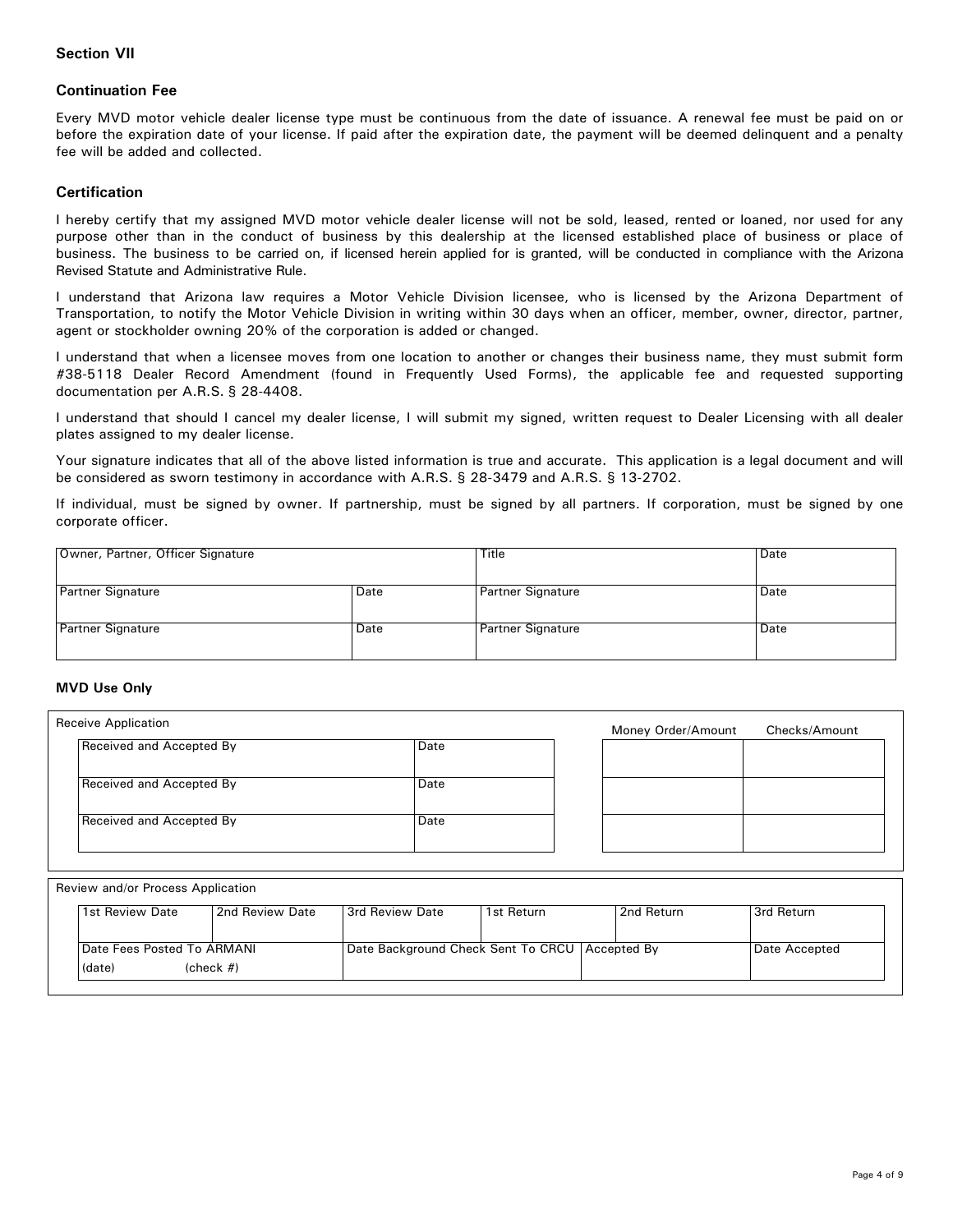#### **The following portions of A.R.S.** § **41-1030 are provided for your reference:**

- B. An agency shall not base a licensing decision in whole or in part on a licensing requirement or condition that is not specifically authorized by statute, rule or state tribal gaming compact. A general grant of authority in statute does not constitute a basis for imposing a licensing requirement or condition unless a rule is made pursuant to that general grant of authority that specifically authorized the requirement or condition.
- D. This section may be enforced in a private civil action and relief may be awarded against the state. The court may award reasonable attorney fees, damages and all fees associated with the license application to a party that prevails in action against the state for a violation of this section.
- E. A state employee may not intentionally or knowingly violate this section. A violation of this section is cause for disciplinary action or dismissal pursuant to the agency's adopted personnel policy.
- F. This section does not abrogate the immunity provided by section 12-820.01 or 12-820.02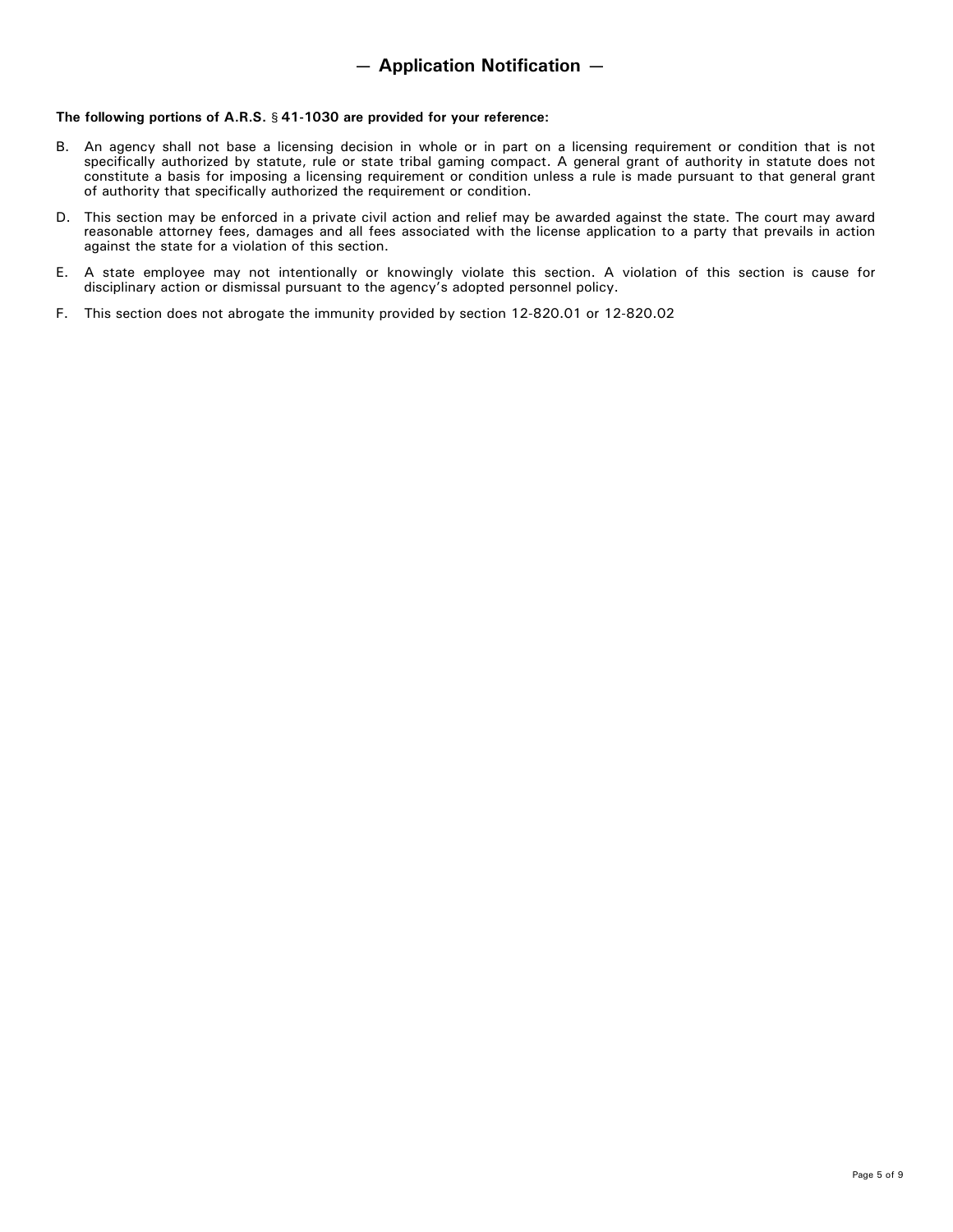# **Motor Vehicle Division** 46-0408C R07/20 azdot.gov

# **MOTOR VEHICLE DEALER APPLICATION CHECKLIST**

# **I have completed and included all of the following with my application, as applicable.**

- □ 15.00 filing fee, check payable to Motor Vehicle Division (MVD)
- Fingerprint card(s) submitted in provided envelope sealed by fingerprint technician.
- Submit a \$22.00 certified check/money order payable to the Department of Public Safety (DPS)
- Authorization to Release Information Statement of Personal History form # 46-0407, required for background check
- Surety Bond and Power of Attorney, with original stamp, embossed seal or sticker and for amount appropriate to license type signed by the principal/officer
- A copy of your Transaction Privilege Tax License with physical address of the dealership. This applies to all license types including Wholesale Motor Vehicle Dealers per ARS § 48-4362.3.
- Articles of Incorporation*I*Organization or Partnership Agreement filed in Arizona (copy)
- $\Box$  All photos as listed on page # 3
- Out of state articles filed with the Arizona Corporation Commission as a foreign authority
- Manufacturer/Distributor's authorization letter for each new product for which franchise is required for **NEW** MVD motor vehicle dealer applicants, signed by the manufacturer/distributor for each product, as applicable.
- □ Dealer Plate Application, if applicable
- □ Authorized Presence document for Individual or Partnerships only
- Copy of the lease agreement/ownership document (Used, Broker, Public Consignment and Automotive Recycler)

# **I have:**

- □ Completed all applicable check boxes
- □ All information on all documents
- □ Signed and notarized documents where applicable
- Made copies of the completed application packet for my personal record

# [Background check](http://www.azdot.gov/mvd/professional-services/dealer-licensing-services)

Motor Vehicle Dealer pre-printed fingerprint card(s), Technician Form and provided envelope are available for request at the Dealer Licensing website [www.azdot.gov/dealerlicensing](http://www.azdot.gov/dealerlicensing) or pick up at the Guard Station located at the ADOT Building, 1801 W. Jefferson St. Phoenix, AZ 85007. Complete the fingerprint card(s) at any law enforcement agency. The fingerprint technician will place the completed fingerprint card along with the completed "Fingerprint Technician" form 99-0141A R03/17 in the provided envelope, sealed by the technician and returned to the applicant for submission with the application.

Information may be found on ADOT's Dealer Licensing website at [www.azdot.gov/dealerlicensing](http://www.azdot.gov/dealerlicensing)

Mail the Motor Vehicle Dealer Application, all required documents and fees to:

MAIL DROP 552-M MOTOR VEHICLE DIVISION PO BOX 2100 PHOENIX AZ 85001-2100

**NOTE:** Those entities that meet the statutory definition of a Sales Finance Company under [ARS § 44-281](http://www.azleg.gov/FormatDocument.asp?inDoc=/ars/44/00281.htm&Title=44&DocType=ARS) are still required to be licensed by the Department of Insurance and Financial Institutions (DFI). You will need to check with DFI regarding licensing requirements. Click [HERE](http://www.azdfi.gov/Licensing/Licensing-FinServ/SF/SF.html) for the DFI Sales Finance Company web page.

ARIZONA DEPARTMENT OF FINANCIAL INSTITUTIONS 2910 N 44TH ST STE 310 PHOENIX AZ 85018-7270 Phone: (602) 771-2800 Fax: (602) 381-1225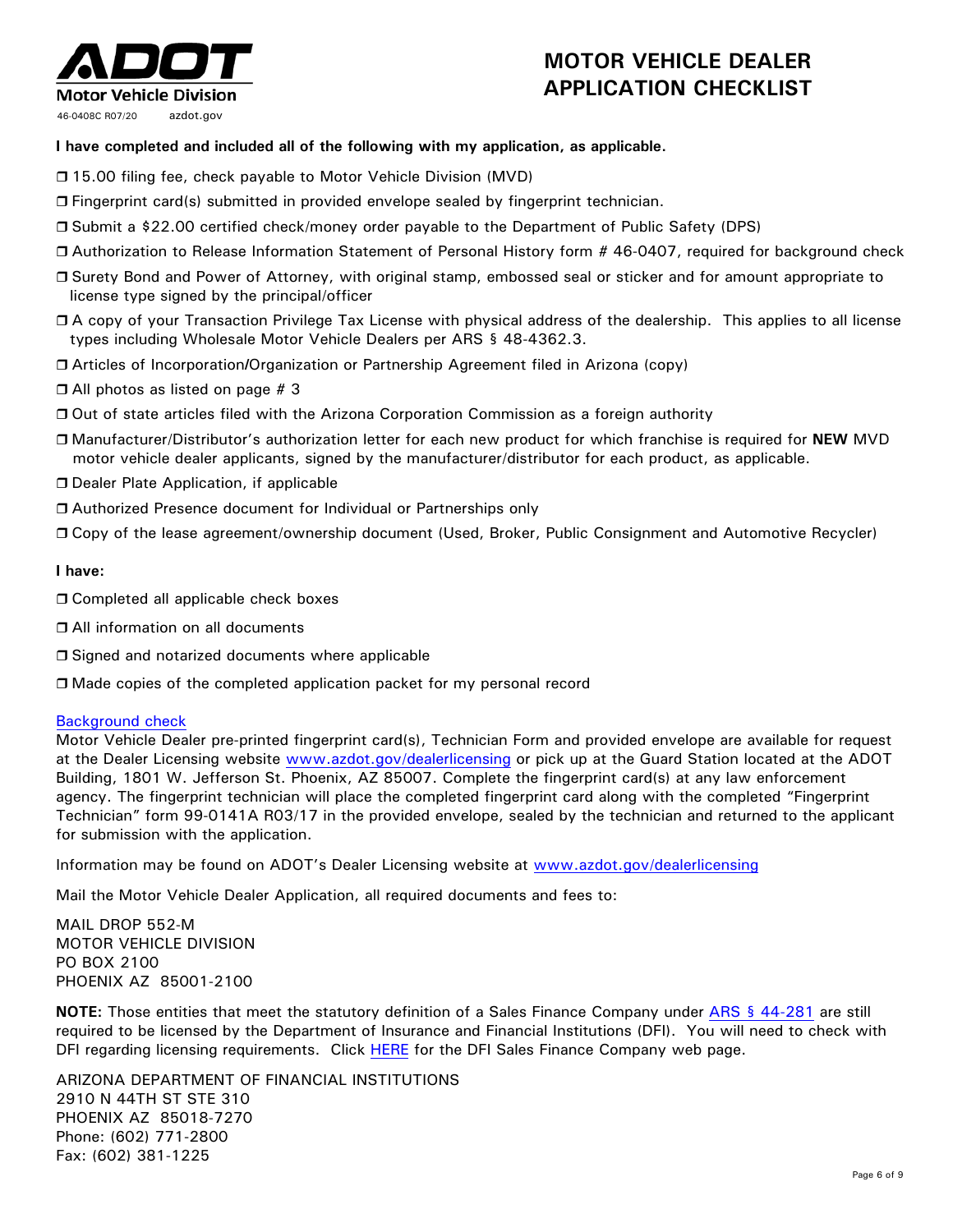

# **MOTOR VEHICLE DEALER APPLICATION INSTRUCTIONS**

# **PAGE 1 OF APPLICATION**

# **Section I-A**

If currently licensed by ADOT, enter the license number.

# **Section I-B**

Indicate the Application Type by checking the one box that applies. Enter the Transaction Privilege Tax License Number and include a current copy of the License with the application.

# **Section I-C:**

You may only select one license type. Please refer to the following license type definitions:

- New Motor Vehicle Dealer A person who buys, sells, exchanges, or offers or attempts to negotiate a sale or exchange of any interest in, or who is engaged in the business of selling, new motor vehicles or used motor vehicles taken in trade on new motor vehicles or used vehicles purchased for resale.
- Used Motor Vehicle Dealer A person, other than a new motor vehicle dealer, who buys, sells, auctions, exchanges or offers or attempts to negotiate a sale or exchange of any interest in, or who is engaged in the business of selling, seven or more used motor vehicles in a continuous 12 month period.

Used motor vehicle dealer does not include a wholesale motor vehicle auction dealer or public consignment auction dealer.

- Wholesale Motor Vehicle Dealer A person who sells used motor vehicles only to licensed motor vehicle dealers.
- Public Consignment Auction Dealer A person who at the public consignment auction dealer's established place of business or at an authorized off-premises location pursuant to the requirements of 28-4401 in the business of both of the following:
	- o Conducting live auctions with a licensed auctioneer verbally calling for and accepting bids
	- o Providing live auction services to the public on a consignment contract basis
- Broker A person who for a fee, commission or other valuable consideration offers to provide, provides or represents that the person will provide a service of arranging or assisting in effecting the purchase of a motor vehicle and who is not a/an:
	- o New motor vehicle dealer or an employee or agent of a new motor vehicle dealer
	- o Used motor vehicle dealer or an employee or agent of a used motor vehicle dealer
	- o Manufacturer or an employee or agent of a manufacturer
	- o Auctioneer or engaged in the auto auction business
- Wholesale Motor Vehicle Auction Dealer A person who is in the business of providing auction services solely in wholesale transactions to motor vehicle dealers licensed by this state or any other jurisdiction, and who neither buys, sells nor owns the motor vehicles he or she auctions in the ordinary course of business.
- Automotive Recycler A person who is engaged in the business of buying or acquiring a motor vehicle solely for the purpose of dismantling, selling or otherwise disposing of the parts or accessories and who dismantles six or more vehicles in a calendar year.

# **Section II-A**

• Indicate the Business Type (entity) for the applicant by checking the one box that applies to this application:

Individual or Partnership – Must use a business name when filing as an individual or partnership, and must register your DBA or trade name with the Arizona Secretary of State.

Corporation – Contact the Arizona State Corporation Commission. You must submit an approved copy of your articles of incorporation and any amendments with your application.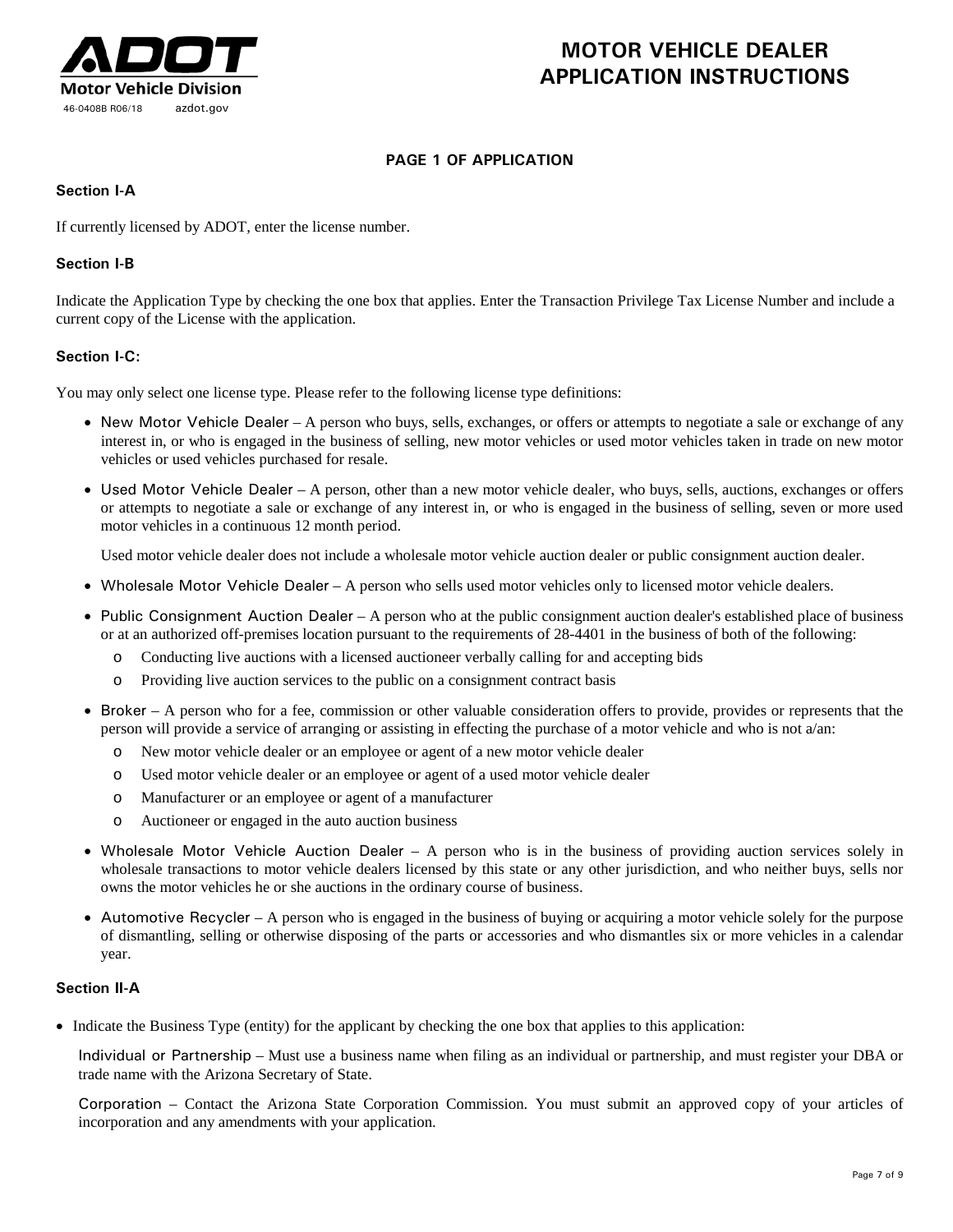Foreign Corporation – Contact the Arizona State Corporation Commission. If your corporation has been incorporated in a state other than Arizona, the corporation must be authorized to conduct business in this state. You must submit a copy of the approved application for authority and a copy of your Articles of Incorporation from the state in which you are incorporated.

Limited Liability Company – Contact the Arizona State Corporation Commission. They will assist you in either forming under Arizona law or applying for registration to transact business in Arizona as a foreign limited liability company. You must submit an approved copy of the articles of organization (for domestic companies) or a copy of the approved registration (for foreign companies) with your application.

Limited Partnership or Foreign Limited Partnership – Must provide an approved copy of your partnership agreement.

• Enter your Business Name and DBA, if applicable.

### **Section II-B**

- Enter the complete Street Address from which you will be conducting business and submit a copy of lease agreement or ownership documents.
- Enter the complete Mailing Address for the business if different from the Street Address of the business.
- Indicate the Office Days and Hours of Operation. Note: "by appointment only" is not acceptable.
- Enter the Business Phone Number, the Fax Number, and the County in which the business is located.
- Enter the E-mail Address of the Principal Owner; (all notifications and correspondence from MVD will be sent to this address).

### **Section II-C**

• Verify the records will be maintained at the Established/Principal Business Address including wholesale dealers

### **Section II-D**

• Enter the Name, Title, Phone Number, Fax Number and E-mail Address for the local Business Contact that is authorized to perform all functions in connection with day to day operations of the business making application. Must be a local person with Arizona residence (proof of residency = Arizona driver license or identification card)

### **PAGE 2 OF APPLICATION**

### **Section III-A**

• Enter the full Name, Title, complete Residence Address, Residence Phone Number, Stock Percentage (if applicable), and Date of Birth for all applicants. The applicants listed should match the Partnership, LLC, and Corporation, etc. copy of the documents filed with the Arizona Corporation Commission and/or Secretary of State and submitted with this application.

### **Section III-B**

- Check the box for Yes or No as applicable to indicate whether any person listed on the application has had a similar MVD dealer license suspended, revoked or canceled in Arizona or any other state.
- If Yes, enter the Name of the applicant, the Year the suspension, revocation or cancelation occurred, the Business Name suspended, revoked or canceled, the State and Country the license suspension, revocation or cancelation occurred in, and the current status of the license that was suspended, revoked or canceled.

### **PAGE 3 OF APPLICATION**

### **Section IV-A**

• Applicants to be a dealer selling new products must list the make of all products they are authorized to sell and must submit a written letter of authorization from the appropriate manufacturer and/or distributor with the application (You will want to confirm the manufacturer/distributor is licensed in Arizona prior to submitting your application to be a Franchised Dealer).